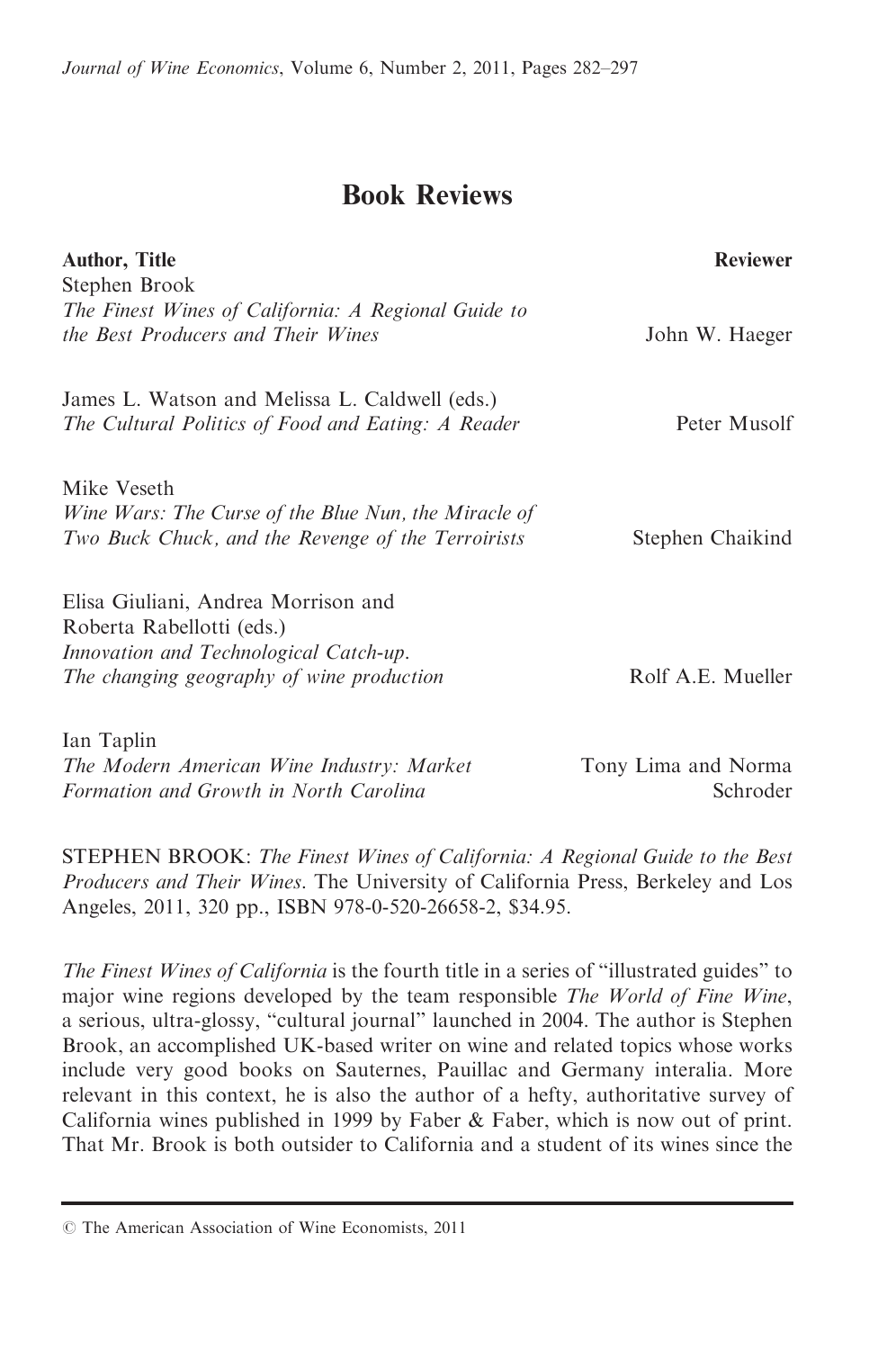1970s are assets: in both books he demonstrates an unusual ability to paint the California wine scene sympathetically, objectively, and in an implicitly global frame. That twelve years have passed since The Wines of California appeared in 1999 makes the new title especially welcome.

Like the series' sibling titles devoted to Champagne, Bordeaux and Tuscany, The Finest Wines of California is heavily and handsomely illustrated; I counted the equivalent of 110 (of 320) pages devoted to photos and label facsimiles. The text is split between overview information on the macro-region, its history, culture, vintages, wine styles and dominant varieties, and a large number of producer profiles organized by sub-regions. Each of the profiles is an engaging combination of essential history, human-interest material, some quite serious notes on viticulture and winemaking, brief reader service information, and nicely written tasting notes. Although any selection of "finest" producers will inevitably be subjective, Brook's choices seem appropriate and defensible overall. The text makes clear in most cases why he chose his targets, and he admits honestly that not all wines covered in the book should necessarily be counted among his personal favorites. I confess that by my lights Napa gets more than its fair share of attention – more than a third of the book's total page count – while regions like Mendocino, the true Sonoma Coast and the Santa Cruz Mountains seem underrepresented. (Is this because I am pinot-oriented, and not a heavy consumer of cabernet sauvignon?) One is inclined to miss Flowers, for example, the first modern winery in the true Sonoma Coast, and a virtual revolving door for extraordinary winemaking talent. Conversely, Brook's excellent and quite detailed profile of Kistler, the consequence of a rare and fortuitous interview with this winery's eremitic founder, is a welcome contribution to the available literature.

The seven introductory chapters seem an excellent survey of California's fine wine country, which is essentially the state's coastal valleys plus the western foothills of the Sierras. There is good attention here to the tension between terroir and winemaking, winemakers' interventionist practices, the importance of mesoclimates, the jumble of confusion that results from America's idiosyncratic approach to appellations, the impact of phylloxera and Prohibition on the California wine story, and the challenges associated with marketing wines from regions whose reputations are young. Occasionally, the differences drawn between American and European orientations seem a little stark. Why, for example, should nested appellations in California ("Green Valley" is an AVA within the Russian River Valley AVA ... [p. 30]) be any more "confusing" than Listrac inside Haut-Medoc inside Bordeaux? Nor have I noticed that most modern Bordelais vintners are much less infatuated with phenolic ripeness than their Napa Valley counterparts (p. 50.) Kudos are due for the currency of volatile information. Foxen's move to a new winery in 2009 is noted, as is Kosta Browne's sale to a private equity firm in the same year.

I confess to some discomfort with two pages of a short chapter on "Significant Others" headed "The Négociants" (pp. 306–7.) Of the ten non-estate producers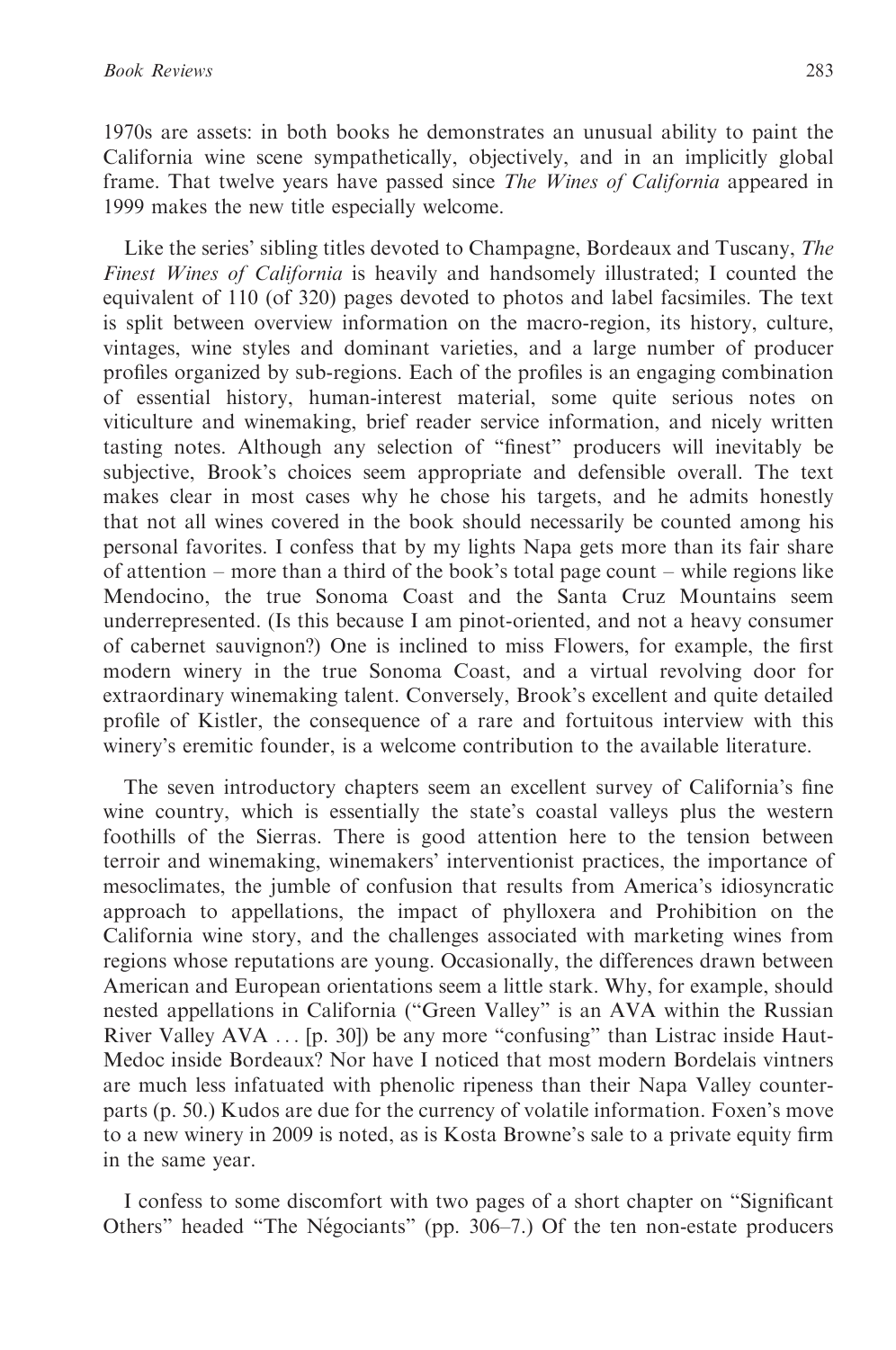described briefly here, most are landless boutique operations with a significant stake in California pinot noir, including Arcadian, Capiaux, Copain, Ojai, Patz & Hall, Radio Coteau, Siduri and Testarossa. (Oh dear, my pinot bias is showing again!) Mr. Brook explains that he decided to cover these producers as a group, rather than give them individual profiles, because their fruit sources "tend to fluctuate" and "present an ever-shifting pattern," making them different from the non-estate producers he opted to cover individually. The "intention" of the latter, he writes, is "to maintain long-term contracts with those they buy from." My reading of "owners' intentions" may be different from Mr. Brook's, but I cannot discern much difference between a non-estate producer like Testarossa (summarized as a négociant) and a non-estate producer like Kosta Browne, which earned a separate profile on pp. 224–5. There is ironic dissonance too: Copain, summarized as a négociant, actually does own 13 acres of vineyard, but does not use the fruit; currently they sell grapes to a handful of small producers; in the past buyers have even included Kosta Browne! More serious than the who-is-and-whois-not problem, however, is that the quasi- parenthetical treatment given to *these* négociants understates the enormously important role that small, non-estate, winemaker-owned brands have played, at least since about 1985 (but arguably earlier, viz. Lee Stewart's Souverain brand) at the qualitative pinnacle of the ultrapremium segment of California wine. Again and again, these brands have built the reputation of vineyards (like Hirsch and Pisoni) which, in due season, have spawned estate brands of their own. In some cases they have been essential to the reputation of entire regions – consider what vineyard-designated wines made by exogenous, landless brands like Littorai and Williams Selyem did for the establishment of Anderson Valley's reputation for top-quality pinot noir. Conversely, consider the drag against reputation that has been displayed when a region's large vineyards have sold exclusively to *large* négociants, leaving no fruit to satisfy local, boutique-sized non-estate players. Santa Barbara County until late in the 1980s is a case in point. Like Mr. Brook, I find estate producers easier to appreciate, easier to explain to non-specialists, easier to classify geographically and, well, more like Europe. And in a perfect world maybe all winemakers would be winegrowers, and all winegrowers would, like the Burgundian vigneron, work their own vines. But in this case one of California imperfections is also part of its special wine story and a critical part of its ultra-premium story. A bit tighter focus here might have been helpful, especially to those without much previous experience with California wine.

On balance, this is an extremely attractive, well-researched and well-written introduction to the best wines of the Golden State.

> John Winthrop Haeger Stanford University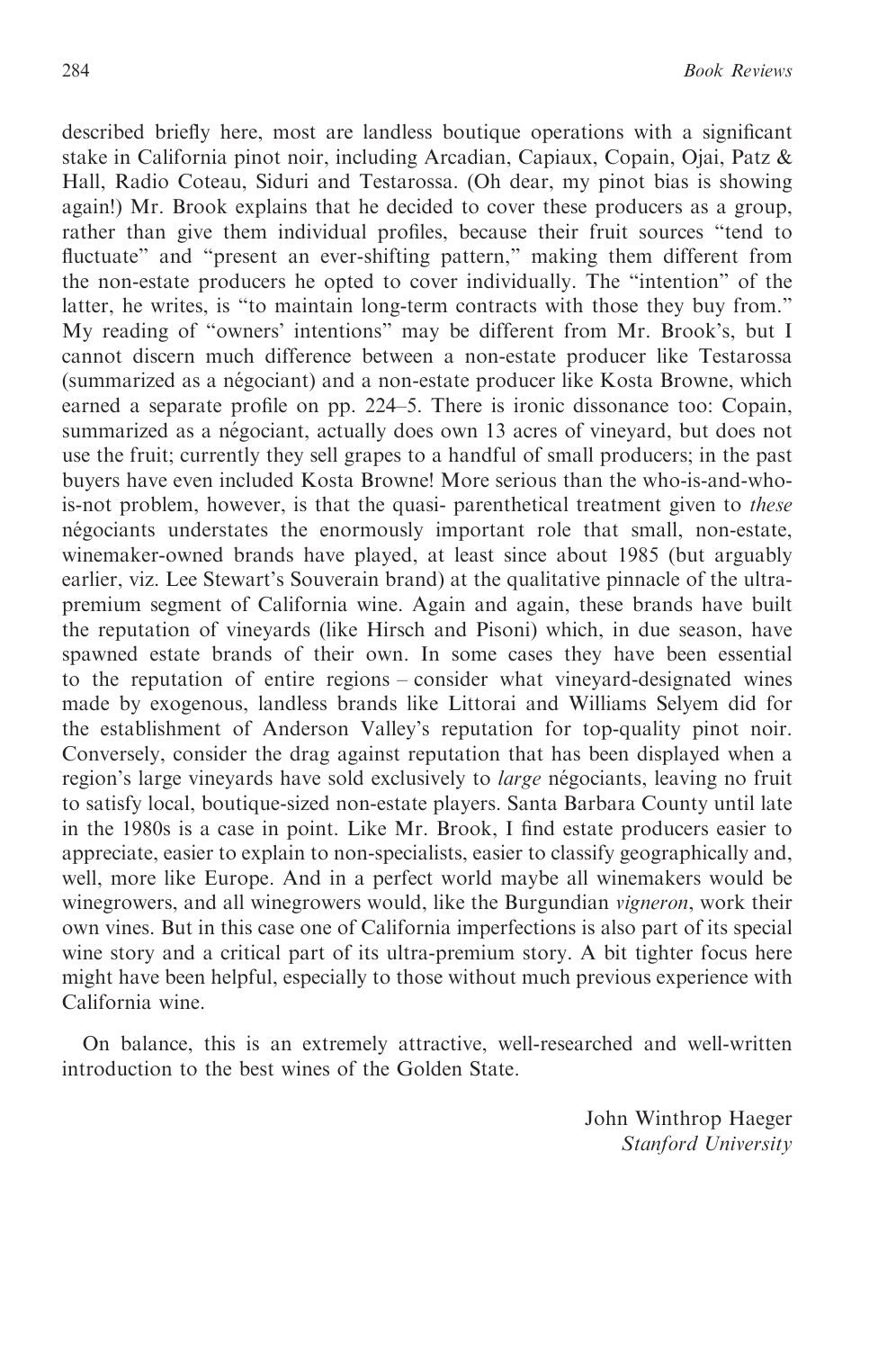JAMES L. WATSON and MELISSA L. CALDWELL (eds.): The Cultural Politics of Food and Eating: A Reader. Blackwell Publishing, Malden MA, 2005, 320 pp., ISBN 978-0-631-23093-9, \$47.95.

Alimentary globalism – Tokyo sushi in New York, Chilean grapes in wintertime Seattle, Coca-Cola in Trinidad, Big Macs in Beijing, and so on – disrupts established foodways, as anthropologists call the complex of behaviors surrounding the way we produce, acquire, cook, and eat our food. This, in turn, reshapes who we are. An article on wine might have fit in well here. Still, Watson and Caldwell's collection of nineteen wide-ranging essays nicely documents the spread of such change and the various ways in which communities react to it.

For instance, just growing green beans in Burkina Faso, where they are raised for export, has been enough to change the diet and meal patterns in that poor, underfed country by altering land use and work habits. Consequently, as Susanne Freidberg's contribution explains, the notion of a good sauce, a local dish closely tied to the social identity of women, has also changed. Without even eating the alien beans, the Burkinabé became different people. In a similar vein, Jeffrey Pilcher discusses how the modernization of tortilla production in Mexico, once exclusively the patient labor of housewives, is damaging health and harmfully redefining femininity.

Things don't have to turn out badly, however. What was surprising and heartening to discover in this collection is how resilient some communities have remained, though pressed to adapt. The Chinese, in a process anthropologists term localization, have forced a compromise between endemic needs and what a novel mode of food demands. Beijing double cheeseburgers taste the way they do in Berlin and Los Angeles. But to the young Chinese who eat them, it is the jolly and well-mopped social space surrounding those succulent disks of minced cow that offers something new and useful, the reader learns, and keeps the customers coming back. As Watson, Eriberto Lozada, and Yunxiang Yan show in their articles, McDonald's and other fast-food vendors have been less agents of change in China than indicators of a diffusely triggered social transformation there.

Not so cheering is the attitude of the capitalists. Kentucky Fried Chicken, Lozada points out, doesn't care particularly how it sells chicken, as long as it sells a lot of it. If Colonel Sanders freaks out Chinese youngsters, replace him with Chicky, the child-charming mascot who decorates KFC's 3,400 Chinese stores. Chicky is emblematic of KFC China's willingness to change, even if that has meant replacing coleslaw with bamboo shoots, and mashed potatoes with porridge. Capitalism is a human enterprise, after all, and if humans are resilient, it only follows that capitalism will be so too.

And not just capitalism. Hans and Judith-Maria Buechler describe in their article on German bread how independent artisan bakers survived profitably under the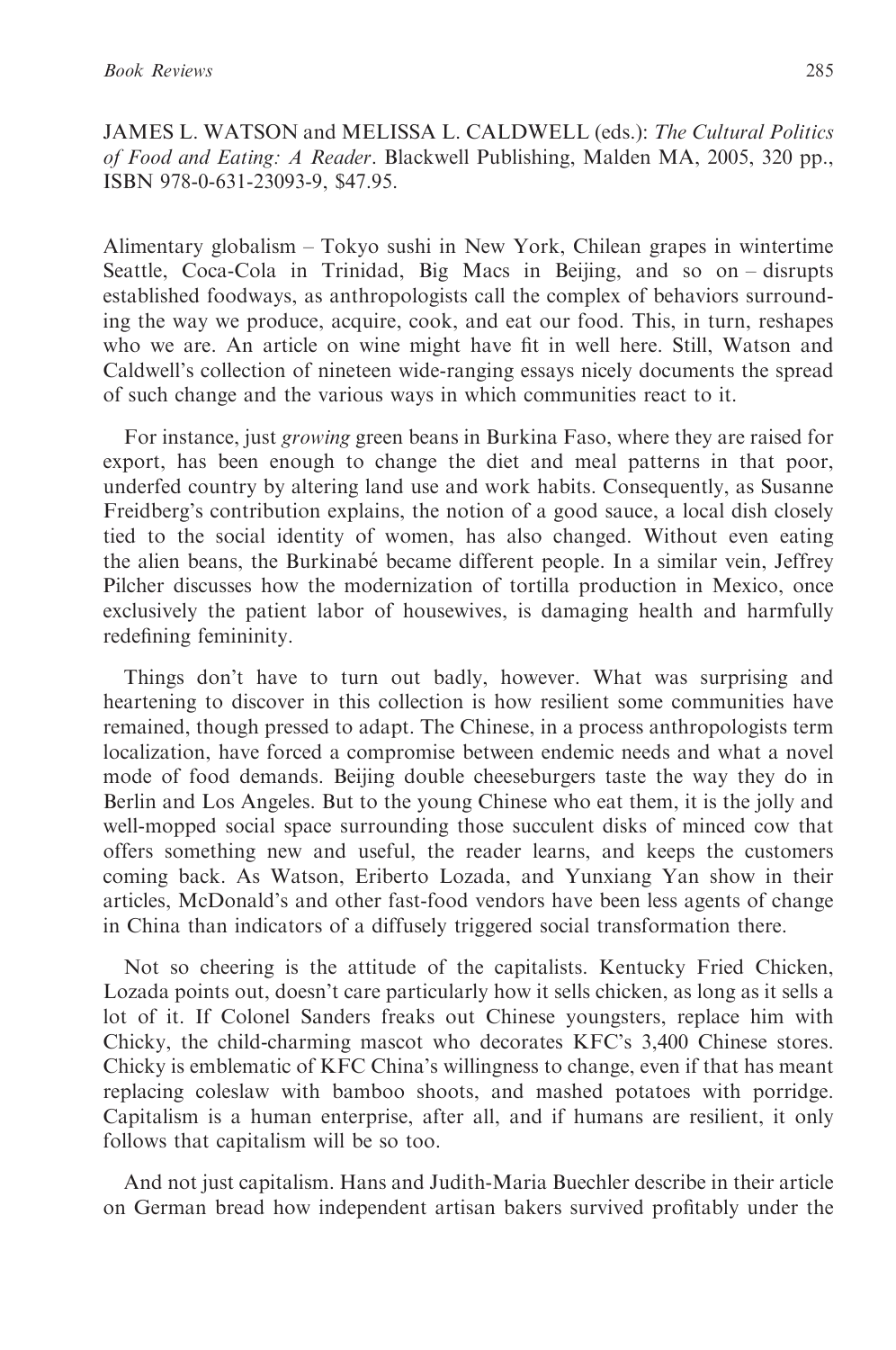extreme anti-capitalism of the German Democratic Republic. In contrast, the West German baking conglomerates who forced most of these little guys out of business after the Wende were cooperative market socialists before they invaded the East. Like culture and politics, the business world, too, is prone to modern ironies.

Harriet Ritvo reminds us in "Mad Cow Mysteries" (an article I'd like to ask the volume's GMO defender Robert Paarlberg to study) that the governments we expect to protect us from bad food can be conflicted and dangerously unreliable. Ritvo's depiction of the British leadership's tardy conversion from human BSE deniers to prion experts makes plain the rarest *rosbif* may be a politician who understands anything but politics. Yet as Ritvo observes, the body politic is what the body politic eats, and it doesn't easily tolerate a change in diet.

Fifteen years later and a world away in Japan, another government facing crisis seems willing to trade health for other interests. Yet promoting the sale of Fukushima-radiated fish and rice may not simply be a way of showing decisiveness or diverting cash into a disaster-ravaged region. As the British example invites one to conclude, Japan's fish-and-rice policy is designed to feed a fish-and-rice polity. Home cooking local food, that is, may be a good means of nurturing not just the physical but also the psychosocial recovery of tsunami-decimated communities. Sarah Phillips points out in her piece on the post-Chernobyl food crisis, however, that compromising food safety and neglecting citizen health contributed to the collapse of Soviet Russian control in Ukraine. Poisoning your constituents is a good way to lose their support.

Much of the ethnographic data gathered in this work is now reaching its expiration date. Its theoretical concerns, however, and the broad relations it illuminates between globalization, governance, business, science, food and drink, health, and the recipes for self-construction are still interesting. Eating and drinking, it's pleasant to think, may belong to a different category than automobiles, TV sets, and other impersonal classics of modern manufacturing. Like music and language, their roots still touch the living, private prehistory, the temps perdu of food fetishist Marcel Proust. This is why we treasure certain foods, and become confused when they are lost. This is why we can use food to reconfigure and console ourselves. Cultural identity has always been a malleable thing. We don't feel a strong need to worry about this fact, however, until the pace of communal self-transformation speeds up to less than a generation. Then, as the bullet train of psychic foreclosure, renovation, and reopening keeps accelerating, people start reaching for the emergency brake ... or a slice of pizza. Food and eating can offer a means of slowing the change. Eating, especially when we practice it in the self-conscious fashion so popular and apparently necessary nowadays, allows us to locate, isolate, and nourish a familiar, reliable me. It's still an idealized,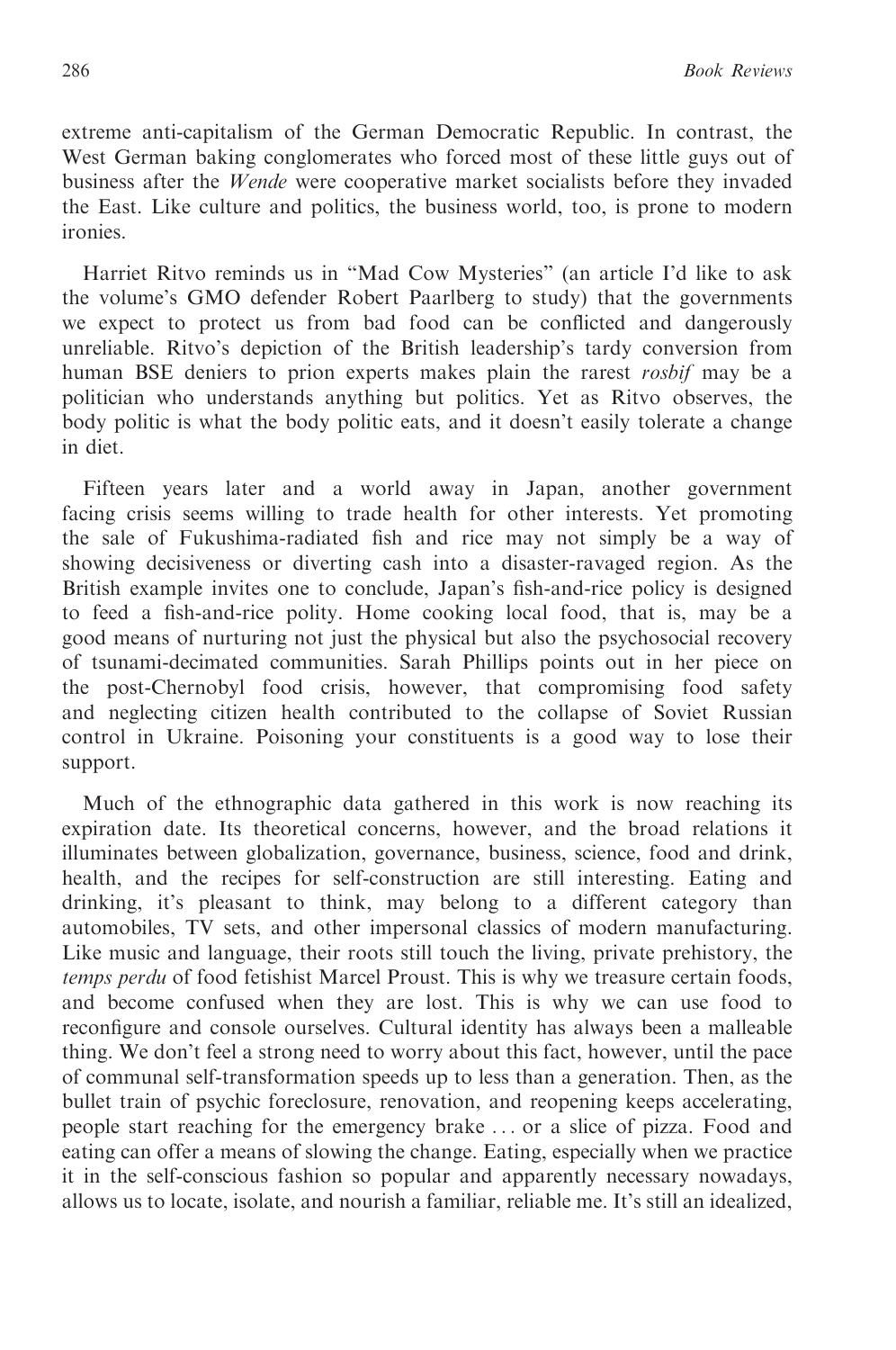constructed me. But when I sit down to eat, a madeleine, an Oreo, or a heritage turkey at a Thanksgiving feast, at least I seem to recognize the face looking back at me from the plate.

> Peter Musolf Yokohama

MIKE VESETH: Wine Wars: The Curse of the Blue Nun, the Miracle of Two Buck Chuck, and the Revenge of the Terroirists. Rowman & Littlefield Publishers, Inc., Lanham, MD, 2011, 255 pp., ISBN 978-0-7425-6819-8, \$24.95. (google ebook \$14.39)

Anyone analyzing the economics of wine will quickly notice the diversity of forces pressuring the industry. Wine's (alleged) progression towards homogeneity to meet mass market demand, corporate ownership consolidation, often cut-throat international competition, rivers of excess supply, technological manipulation in production, wildly vacillating price differentials and the impacts of global warming, among a host of other factors, may be simultaneously viewed as evil, good or both depending on one's perspective. These issues also make for a robust research agenda in wine economics. A new book by Mike Veseth, Wine Wars: The Curse of the Blue Nun, the Miracle of Two Buck Chuck, and the Revenge of the Terroirists, nicely captures the essence of these factors affecting the evolution of wine and the agenda for wine economics.

The running theme throughout this book is a search for the future of wine. Written in a brisk and non-technical style, Veseth uses this theme to focus on the competing forces vying for wine's future, expanding on and unifying essays previewed on his wineeconomist.com website. The overarching influence affecting the current market for wine, and one that will increasingly affect the future of wine, is globalization – albeit wine's global reach has existed since vineyards were first planted. Entwined with shrinking international borders and reduced barriers to the wine trade are increased efficiencies in wine production, shipping and marketing. These and other changes, in turn, have fostered a gnawing fear and vocal backlash against what these disruptions will bring to the wine world as we know it today.

Veseth takes us on a journey through wine economics via the use of what amounts to case studies exemplifying how wine economic issues are playing out in the marketplace. One learns, for example, about the lingering effects that certain very sweet and often badly made wines of the past have had on current consumer perceptions and taste. We gain insights, too, on the way large international and national retail chains are altering consumer wine buying routines, how new consumer interest in wine is being cultivated, and the ways, means and implications of the world wine glut. Further, we get a sense in Wine Wars of how historical, social and cultural factors in France, China and other countries will likely affect the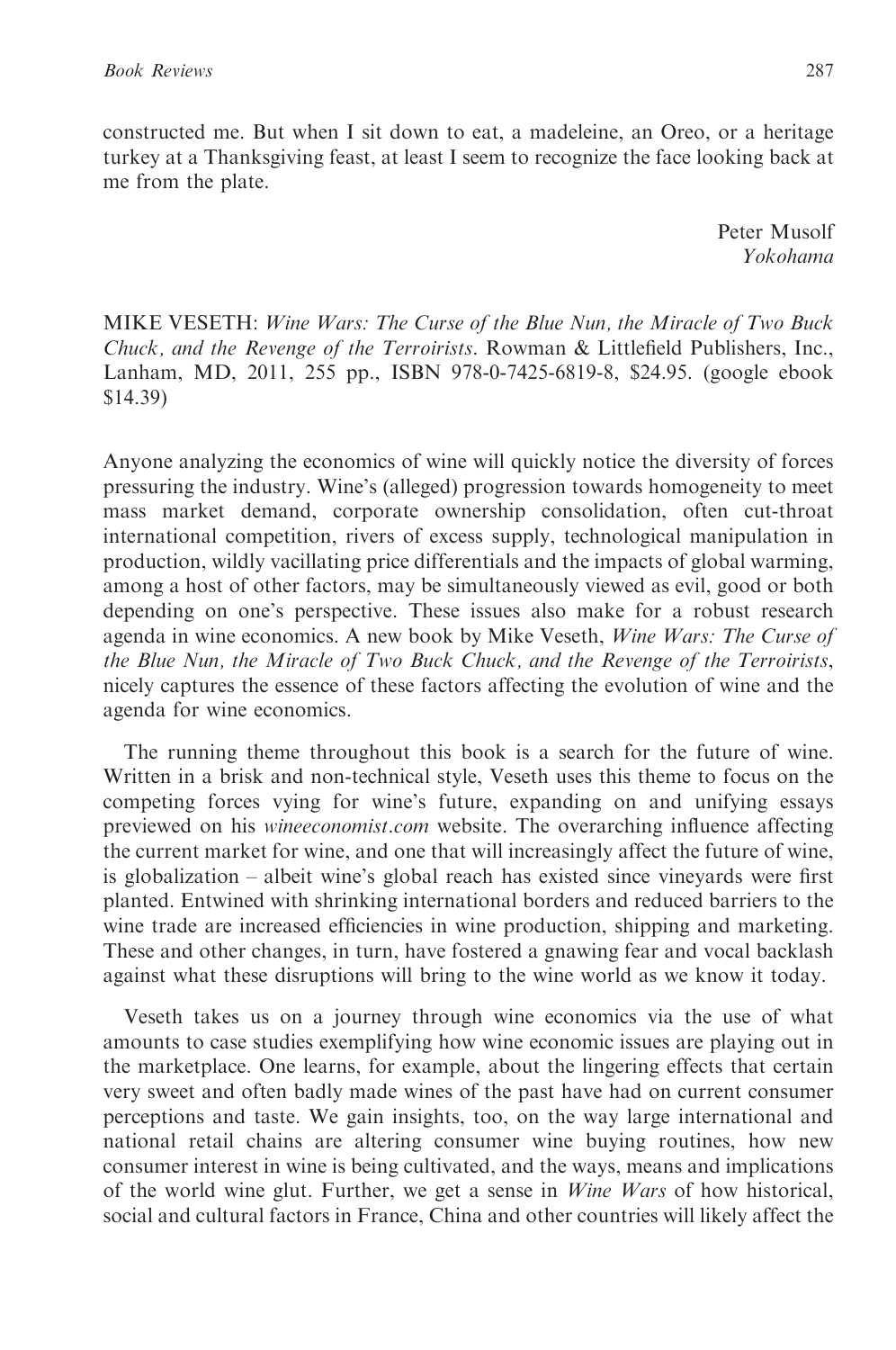future of wine. In France, for example, we hear both sides of the "terroirist" debate on what wine should be. And we glean several unique perspectives on how China's relationship with wine might really shape wine consumption and production there – an analysis that extends beyond the current hyperbole for anything having to do with the Rothschild name among China's nouveau riche. Veseth explains, for example, the unique workings of China's production supply-chain, the use of fruits other than grapes in winemaking, and why it might be reasonable for Chinese wine consumers to mix their wine with Coca Cola.

The personal approach Veseth takes in *Wine Wars* can lead the reader to think of this as an interactive book. In fact, Veseth encourages this by inviting us to "(g)rab your wineglass and follow me ...," calling each of the book's sections *flights*, and adding a wine tasting at the end of each section with suggested pairings exemplifying the ideas in that part of the book. If I had not seen *Mondovino* yet, I would have been encouraged do so when reading Wine Wars. I did, however, take a look at the Japanese soap opera Kami no Shizuku, review Jancis Robinsons' wine course, and went scurrying to the encyclopedia to find out what a New Zealand Dalmatian gum digger was. While I started reading the book with a glass in-hand of a 2005 Haut-Medoc picked up during one of the recent rounds of Bordeaux "vintage of the century" hysterias a few years ago, Veseth's book also motivated me to try my first box wine. No such luck obtaining a bottle of Lafite Rothschild, though.

The sometimes invisible hand of globalization is made more visible throughout Wine Wars. The interrelationships that bring wine to the world are truly international in nature today, and will only become more so in the future. Veseth infuses Wine Wars with stories about these connections and conflicts, and in the process we learn much about the business aspects of wine – in addition to enjoying the narratives that inform the economics. The global role of flying consultants and wine formulation in the laboratory to satisfy the tastes of influential wine critics are well-known, for example, but the way huge amounts of wine are shipped around the world in freighter-sized plastic bags inside crates, or the marketing philosophies and German ownership behind the Trader Joe's Charles Shaw (aka Two-Buck Chuck) wine are less known.

Wine retailing too is a global exercise. It is not only Trader Joe's and its twin Aldi that are introducing new buyers to wine through their inexpensive but (often) drinkable offerings. Wine Wars introduces many of us who do not live in Britain to Tesco and how this supermarket chain is using its marketing muscle to change the rules on wine shipping, bottling (lighter, with screw caps) and pricing. We also are given the lowdown on methods used by Costco that have helped it become the biggest retailer of wine in the United States, such as how it displays its wine and the rationale behind the selection of wines offered in its "warehouses."

The consolidation of winery ownership continues as well, with discussions in Wine Wars about the marketing strategies of the large wine conglomerates, such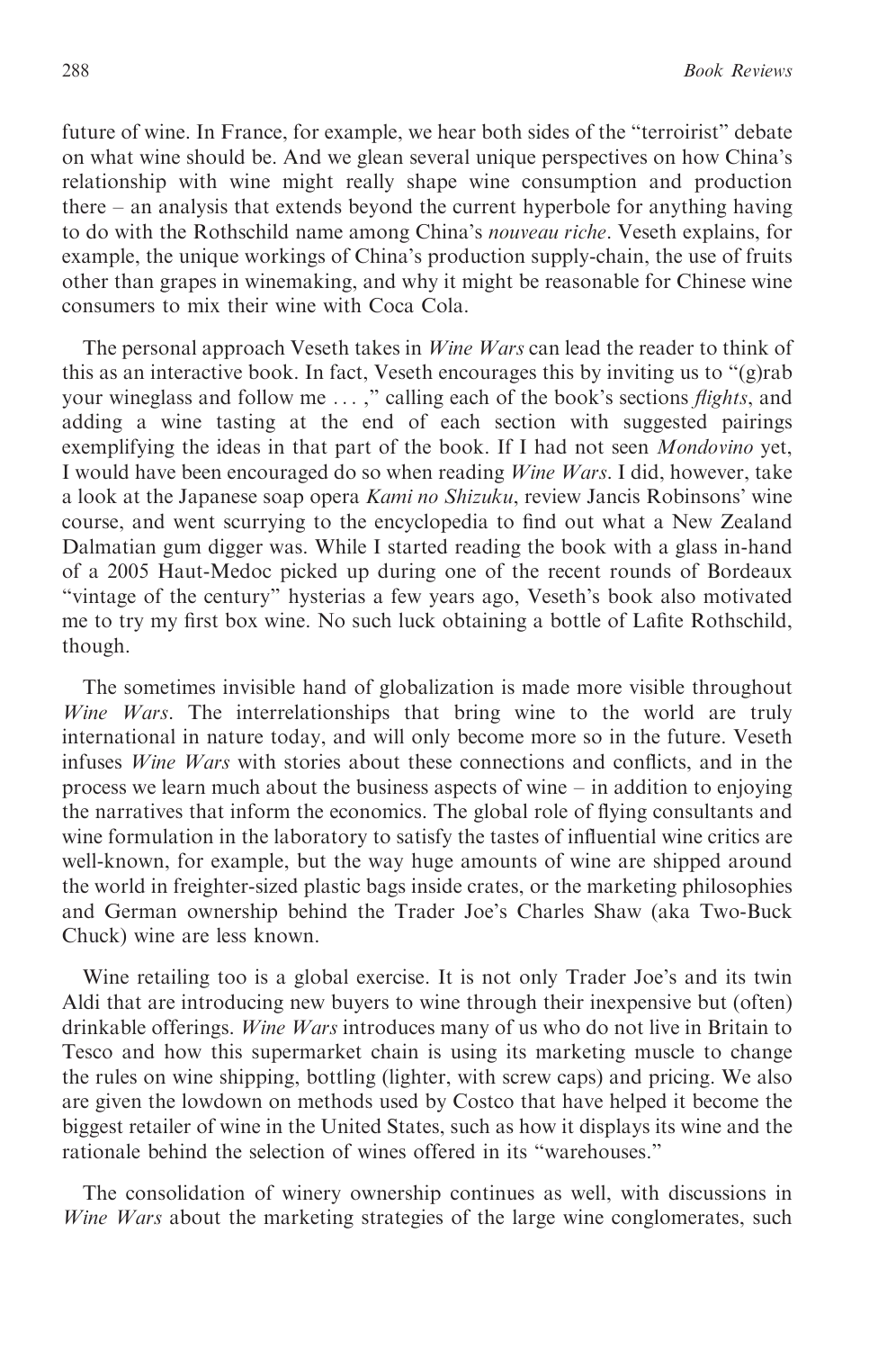as Gallo and Constellation Brands. Using an inventive allegory of a "wine wall," with bottom, middle and top shelf wines representing the spectrum of quality and price on their respective levels, Veseth takes us through examples of the range of product differentiation from the large players, indicating both benefits and pitfalls from such corporate consolidation. If you've ever wondered, but never took the time to follow, who owns which wines and which wineries remain independent, you will get a good idea from *Wine Wars* (however, things change so rapidly in this area that reading Wine Business Daily online is necessary to keep current).

All of these changes in the wine industry can and do create conflicts, of course. Veseth covers the evolving tensions, especially in the third "flight" of Wine Wars, and the tone of the book becomes more serious towards this latter part of the volume. Just as terroir is a multidimensional concept, so too are the arguments for and against a "globalized" style of wine – if one agrees that such a style exists at all. In addition to documenting a growing globalization in wine, Wine Wars also discusses events demonstrating the antithesis to globalization; for example, opposition to American and other influences on French wine is being fought by CRAV (Comité Régional d'Action Viticole), many family wineries continue despite economic pressures, and Michel Rolland's approach is not implemented in every winery in existence.

Anyone with an interest in wine and wine economics will enjoy reading Wine Wars. While the economics in this book is not presented in the form of econometric models and t-values, there is no mistaking the well of economic theory and knowledge that underlie the chapters in this book, and that hint at part of the future for wine economics research.

> Stephen Chaikind Gallaudet University and Johns Hopkins University

ELISA GIULIANI, ANDREA MORRISON and ROBERTA RABELLOTTI (eds.): Innovation and Technological Catch-up. The changing geography of wine production. Edward Elgar, Cheltenham, UK and Northampton, MA, USA, 2011, 232 pp., ISBN: 978-1 84844 994 7 (hardback), US\$ 115, google ebook US\$ 31.20.

Wine was discovered in the Zagros mountains of northwestern Iran some 7,000 to 8,000 years ago. Greeks and Romans then spread grapes and wine around the lands bordering the Mediterranean. At around the year 200 the Romans promoted a wine industry along the Rhine and Mosel rivers. After that expansion of grapes and wine nothing much happened for the next 1,600 years until the California gold rush of 1848 stimulated the cultivation of wine in the New World. Shortly after, in the 1850s, the gold rush in Australia led to the establishment of a wine industry in Victoria. At present, we may be witnessing the peak of yet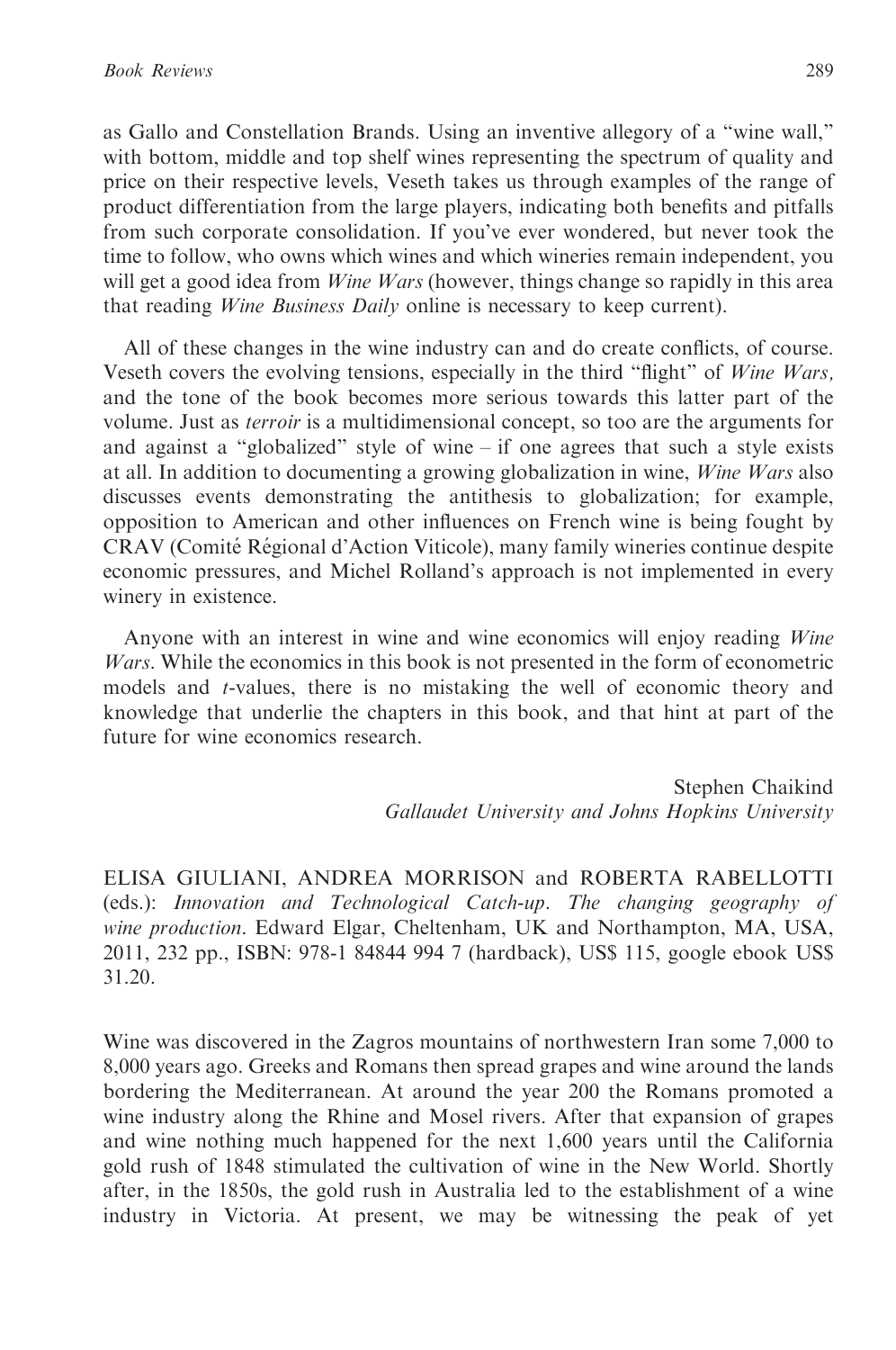another period of significant wine grape area expansion and wine production growth in the "New World" wine countries of Argentina, Chile, South Africa, and New Zealand.

Significant changes in the spatial expansion of crops are attention grabbers, which call for explanation and understanding of their causes and impacts. The causes of the New World wine expansion are, according to the book, "... innovation in product and process, spurred by consistent investments and research efforts" (p. 2). Moreover, the editors of the book regard the wine industry as "extremely interesting from a development point of view because the late-comers in the international market have radically changed how wine is produced, sold and consumed" (p. 11). Finally, the editors believe that, "An investigation into the wine industry of countries such as Argentina, Chile and South Africa represents an extraordinary opportunity to show how a traditional agro-food industry can become highly competitive and catch up in the global market ... " (p. 2).

The book collects selected papers from a workshop organized by the Project "Innovation and globalization in the wine sector" which was held in 2009 at the Universita` del Piemonte Orientale, Novara, Italy. The contributions to the book are organized into an introduction and two parts. The introduction, authored by the editors of the book, explains the aim of the book, motivates the research questions, and it highlights the main concern of the book: to contribute to our knowledge about how economically and technologically lagging countries catch up.

Part I of the book comprises three chapters. The chapters are said to "adopt a macro-level perspective to analyze the process of catch-up in a variety of contexts (that is, both emerging and developed economies), with a focus on the role played by scientific research and innovation" (p. 2). More simply put, Chapter 2, describes how the New World wine countries, in particular the United States, Australia, Argentina, Chile and South Africa, but not New Zealand, have caught up with the Old World wine countries of Europe. Chapter 3 presents results from a bibliometric study that traces the growth of the contributions of New World wine countries to the international scientific literature on topics related to wine. And in Chapter 4 Kym Anderson explains how Australia organized its wine industry in order for collective action, which includes R&D, to be effective.

In Chapter 2, entitled "Catching-up trajectories in the wine sector," Cusamo, Morrison and Rabellotti adopt a "Sectoral Systems of Innovation" perspective for their story of how the New World wine countries caught up with the Old World wine countries of Europe. Sectoral systems of innovation are conceived as an extension of "the traditional concept of sector adopted in industrial economics" and include more actors, non-market interactions in addition to market interactions, and "knowledge and learning processes" (p. 24). This perspective, the authors suggest, is useful to cope with the dynamic and complex interplay of firms, industries, markets, and countries. The authors conclude the chapter with the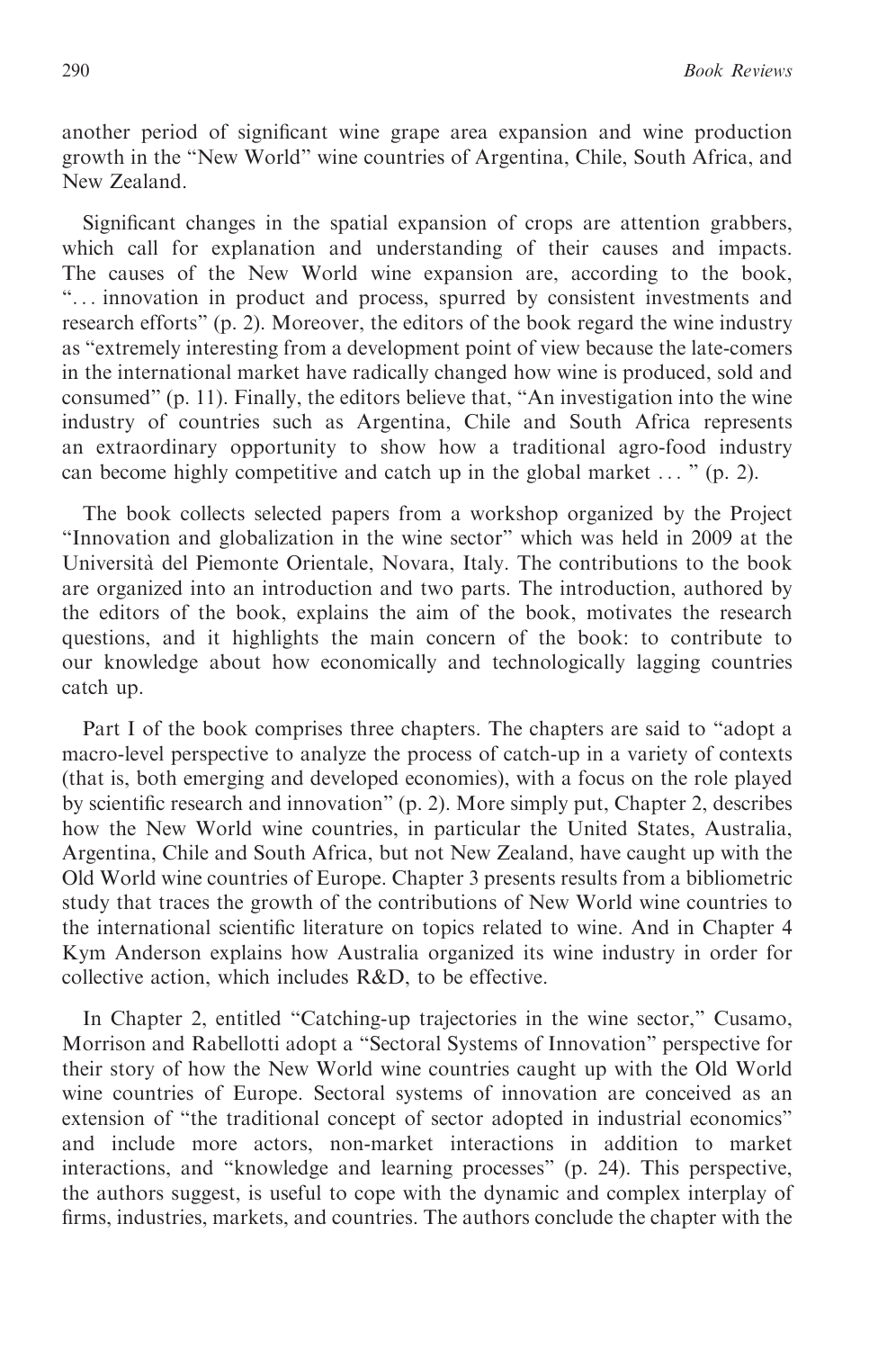insight that innovative, scientific approaches to production, knowledge imports, universities, and R&D-organizations have all contributed towards the modernization of the wine industries in the New World wine countries.

Under the title "The changing geography of science in wine: evidence from emerging countries" Cassi, Morrison and Rabellotti report in Chapter 3 the results of their bibliometric investigation of (i) the contribution of New World wine countries to internationally published wine research and of (ii) the interconnections among productive wine researchers who publish. The data used for this purpose are derived from the World of Science edition of the Science Citation Index Extended (SCIE) of the Institute of Scientific Information (ISI), which has become the standard source for such studies. In total, more than 12,000 records of publications from the period 1992–2006 were analyzed. The chapter impressively documents the growth in the contribution of the New World wine countries to the international scientific literature related to wine and grapes. Moreover, analysis of co-publications, i.e., publications co-authored by researchers affiliated with different research organizations, reveals a trend toward more complex national and international networks of cooperation in the world of wine sciences.

In the third chapter of Part I of the book Kym Anderson provides a brief account of the boom-and-bust phases in the evolution of Australia's wine industry. In addition, Anderson describes the main organizations and institutions of the innovation system that has provided the basis for the spectacular success of Australia's wines in world export markets during the last 25 years. Advertising, brand building, and research are all concerned with the production of information, which is a non-rival good that invites free-riding. Apparently, the arrangements of the Australian wine industry succeeded in internalizing much of the information externalities, and in overcoming the free-rider problem associated with generic advertising and R&D.

Part II of the book collects case studies of the various ways in which New World wine countries have employed their sectoral systems of innovation – universities, public R&D organizations, and researchers – in their efforts to become competitive players in global markets for wine. In Chapter 5 Kunc and Tiffin compare the activities of two universities, one located close to the Mendoza wine region of Argentina and the other located in the heart of Chile's Maule Valley wine region. The comparison includes wine-related research activities, training of wine industry personnel, consulting, and networking activities by the universities.

The relationship between product upgrading and the intensity of networking activities by oenologists in the Mendoza and San Juan wine regions of Argentina is the focus of Chapter 6, "The remaking of the Argentine wine sector" by McDermott and Corredoira. A sample of 115 firms was surveyed of which an extremely high proportion (97 percent) responded. Results of eight regression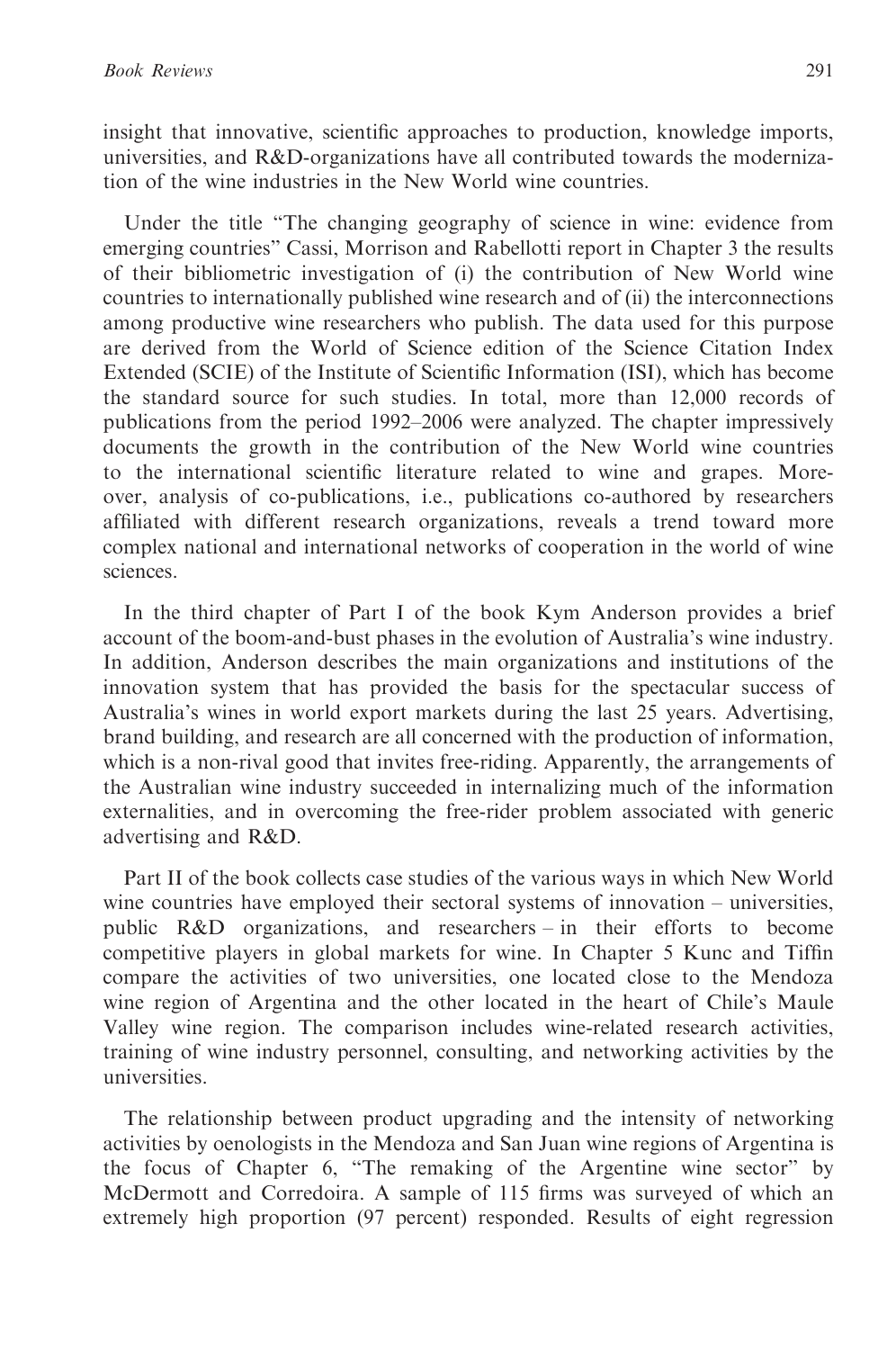models are reported which explain levels of product upgrading in terms of some control variables and a battery of thirteen variables measuring the network linkages of oenologists to other firms and to government support institutions. No crisp and clear qualitative results emerge from this analysis.

In Chapter 7, "Bridging researchers and the openness of wine innovation systems in Chile and South Africa", Giuliani and Rabellotti apply techniques from formal network analysis to identify "bridging" researchers and to investigate their characteristics. A "bridge" in a network is usually understood as the only link between two nodes. In this chapter "bridging researchers", in contrast, are defined as "those researchers who are simultaneously well connected with both the domestic industry and the international academic community" (p. 156). Information on their networking activities were collected from 42 researchers in Chile and from 40 researchers in South Africa. Results suggest that researchers in Chile tend to entertain more links to researchers in the USA whereas their South African peers look more towards Australia and Europe. Moreover, the authors were able to show what many research managers and policy makers appear to know intuitively: "First, ... there is a small number of researchers who at the same time have a prominent scientific openness as well as a significant degree of connection with the domestic industry", and "Second, these researchers are significantly more 'talented' than the other researchers ... " (p. 165).

The fourth and last chapter of Part II of the book contains a description by Lorentzen of institutions and organizations which provide innovation support services to the grape and wine producers of South Africa's Western Cape Province. In addition, the chapter contains a verbal summary of the results of extensive interviews of 23 members of Winetech, an organization which is at the center of many wine innovation activities in South Africa.

The book closes with Chapter 9, "What have we learned from the wine industry? Some concluding remarks." Here the editors of the book return to the issue of catching-up and they summarize the results and insights from the individual chapter in four lessons and three policy recommendations.

The key lessons are (pp. 203–205):

- 1) "Traditional sectors are not necessarily low-tech and characterized by low knowledge intensity; they can be knowledge intensive and highly innovative."
- 2) "Innovation is not just the result of formal R&D."
- 3) "Access to foreign knowledge and local capability building are complementary activities."
- 4) "Networks of private and public actors are key to learning and innovation."

Lessons 1–3 are likely to be familiar to most scholars of innovation in agrifood industries. Lesson 4, in contrast, adds a novel and potentially seminal perspective to what earlier research might have called "spillovers".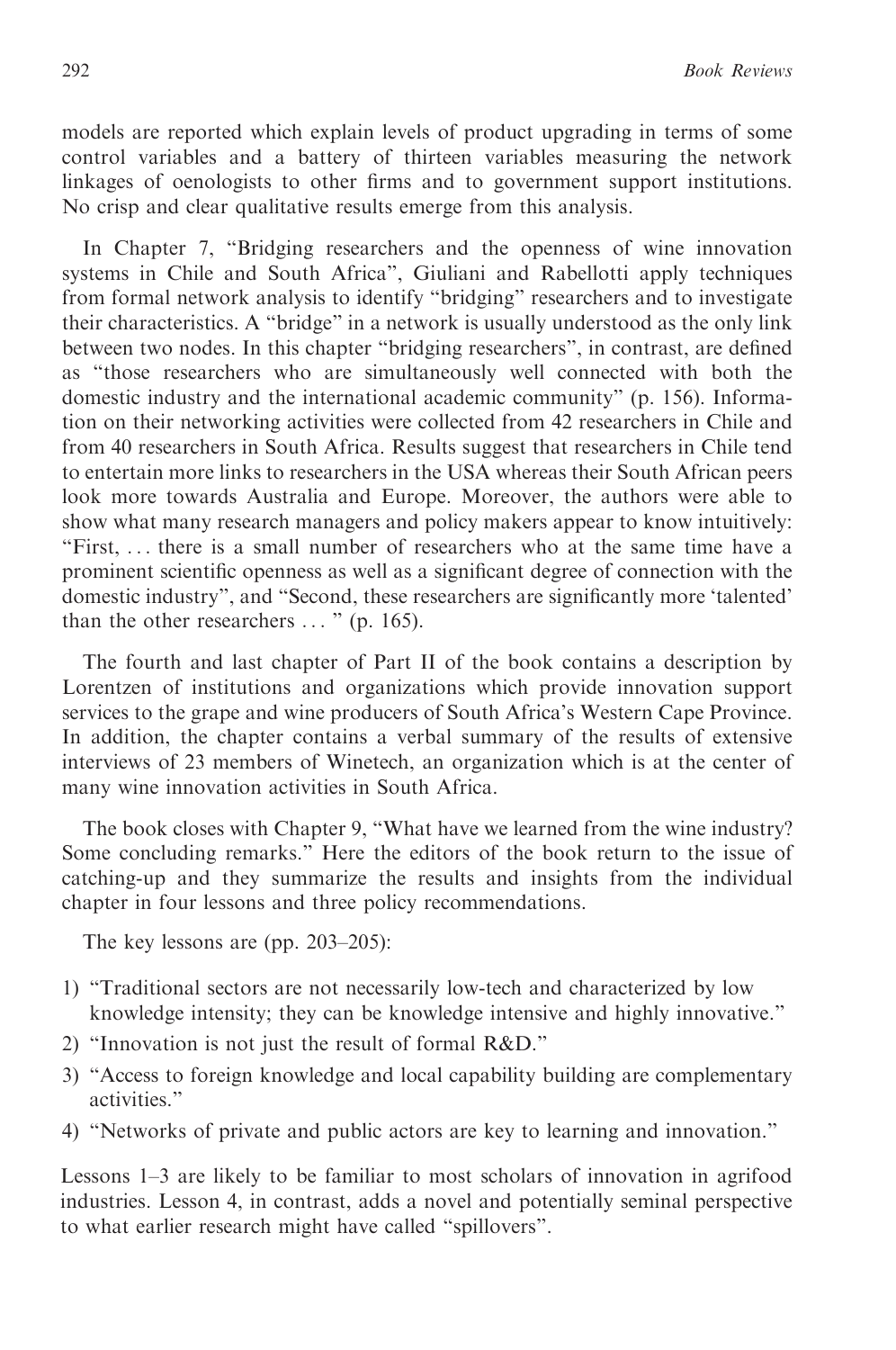The policy recommendations submitted by the editors are (pp. 206–207):

- 1) "... to invest in public universities, tertiary formal education and PROs [Public Research Organizations], paying special attention to the specialization and specificity of wine regions."
- 2) "to attract and support talent and to take advantage of international linkages to build domestic research and innovation competences."
- 3) "... to experiment with new forms of governance of public-private partnerships, so as to implement participatory mechanisms in setting research agendas."

There are two weakness of the book that I would like to point out. First, the book neglects most of the vast and rich literature on catching up in agriculture. The big catch-up in agriculture was the Green Revolution in Mexico and South Asia some 40 years ago. This catch-up revolution also was science-driven and knowledge intensive. Moreover, in its wake came the founding of the CGIAR, which has evolved into a truly global non-profit research organization. The significance of the Green Revolution as a catch-up event would seem to exceed that of the New World wine revolution by far, but somehow the authors and editors have missed this story.

Whilst reading the book a nagging question emerged in my mind: Given that a R&D infrastructure or knowledge system is important, perhaps even indispensable for successful innovation in competitive global wine markets, why have the Old World countries not made better use of their own well-established research organizations? In Germany, the Geisenheim wine research station will celebrate its 140th birthday next year and the Oppenheim wine education and training facility on the other bank of the Rhine was founded some 115 years ago. But the German wine industry is not known for bubbling innovation. There are some hints in the book why this may be so: a double layer of domestic and EU regulation may be sufficient to suffocate many attempts at entrepreneurial innovation. But this only begs another question: Why did the wine industry in the Old World not acquire regulations that allowed it to make better use of its innovation potential?

Books that collect contributions from different authors can never be cut from one cloth, their style varies, and if the individual contributions are concerned with similar or related issued some repetition is unavoidable. This is also true for this book. But fortunately for its readers, repetition and overlap are small and tolerable.

Overall, the editors have produced a book that contributes to our knowledge of the significance of innovation for the success of the New Wine World countries. It helps us to better understand the drivers of the most recent episode of wine grape area expansion and wine production growth. The hardcover price is likely to dishearten some buyers. Fortunately, there also is a much cheaper ebook version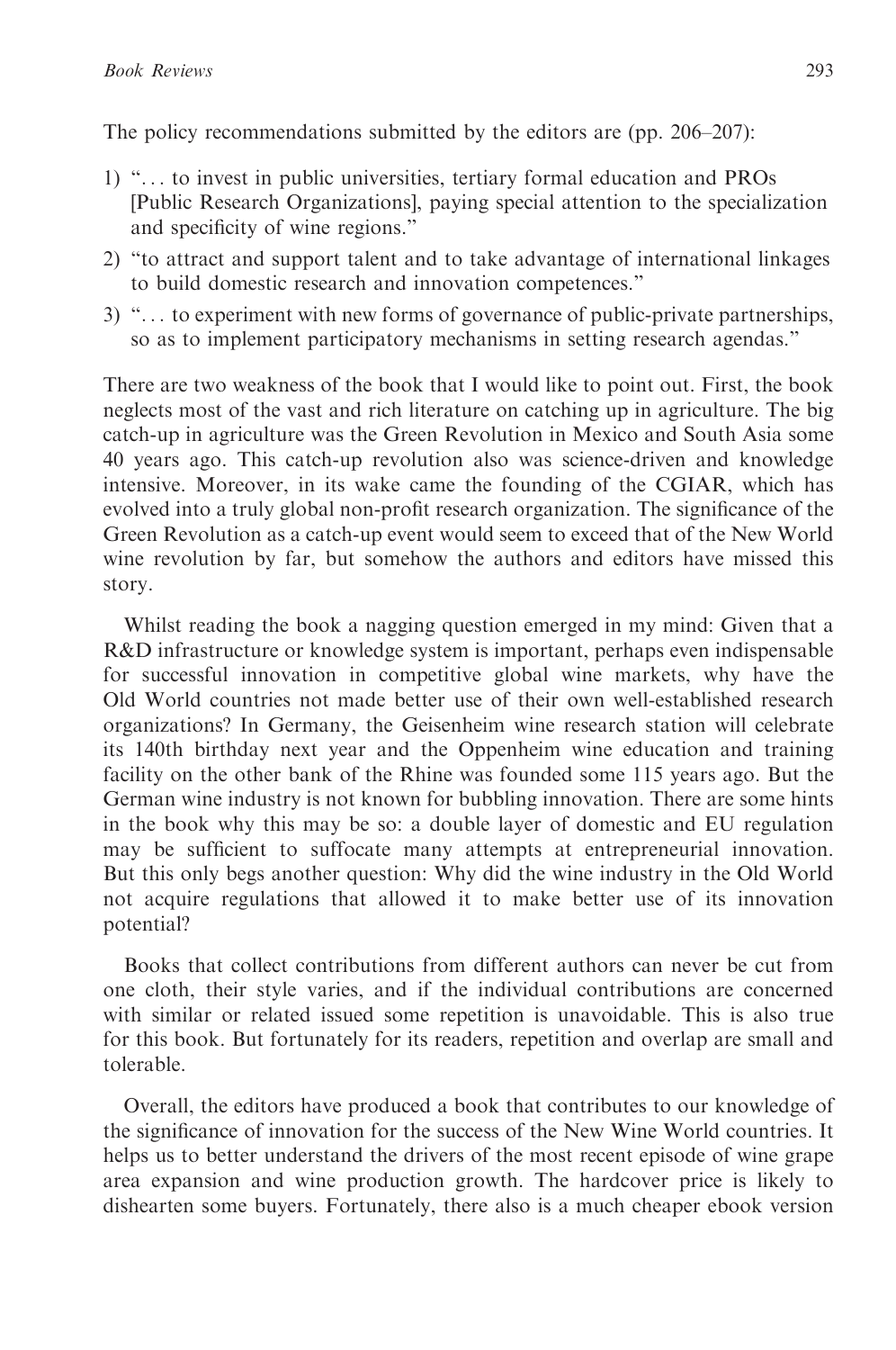available. Whatever the version, the book deserves a place on the shelves or data files of sociologists, geographers, economists, and policy makers concerned with the evolution of the global wine industry.

> Rolf A.E. Mueller Christian Albrechts University Kiel, Germany

IAN TAPLIN: The Modern American Wine Industry: Market Formation and Growth in North Carolina. Pickering & Chatto (Publishers) Limited, London, 2011.  $xi + 204$  pp., ISBN 978-1-848-93136-7 (hardback), \$99.

The most-visited winery in the U.S. is not in California. The Biltmore Winery in North Carolina entertains about a million guests per year. By comparison, the Korbel Champagne Cellars hosts about 120,000 visitors and Robert Mondavi is in the neighborhood of 100,000 (Horiuchi, 2011 and Schlabach, 2011).

This is one of the anecdotes that Prof. Ian Taplin includes in a lively and entertaining history of the North Carolina wine industry. The book is filled with anecdotes about people, places and wineries. It also includes speculation about what forces might explain the recent revival of viticulture and wine making since 1990. But the work suffers from two defects. First, Taplin does not identify the position of the North Carolina wine industry in the national and global wine market. Second, he has tried to use an analytical framework (knowledge-based clusters) to add structure to his history. Taplin is not an economist and has allowed the lure of the cluster idea to blind him to other considerations.

Wine has been made in the southeast from the native *muscadinia rotundifolia* grape, commonly called muscadine, since the 1600s. But the real history of North Carolina winemaking begins after the end of prohibition.

Prohibition began in North Carolina on May 26, 1906, eleven years before the 18th amendment was adopted, persisting for five years after repeal. There was a surge in wine production in the 1970's when the state imposed a differential sales tax on wine from outside the state, causing muscadine wine production to jump from virtually nothing to a high of 200,000 gallons per year. Production collapsed when the tax was ruled unconstitutional.

According to Taplin, vinifera plantings in North Carolina started in earnest in the Yadkin Valley and northern Piedmont in the early 1990's. There were about 21 vinifera wine-makers and 200 growers by 2001 (Taplin, 2011, p. 78).

Taplin lists several causative factors – people like Charlie and Ed Shelton with the vision to see the Yadkin Valley as the "Napa Valley of the East," (Taplin, 2011, p. 86), knowledge network effects of local wine production clusters, retirement of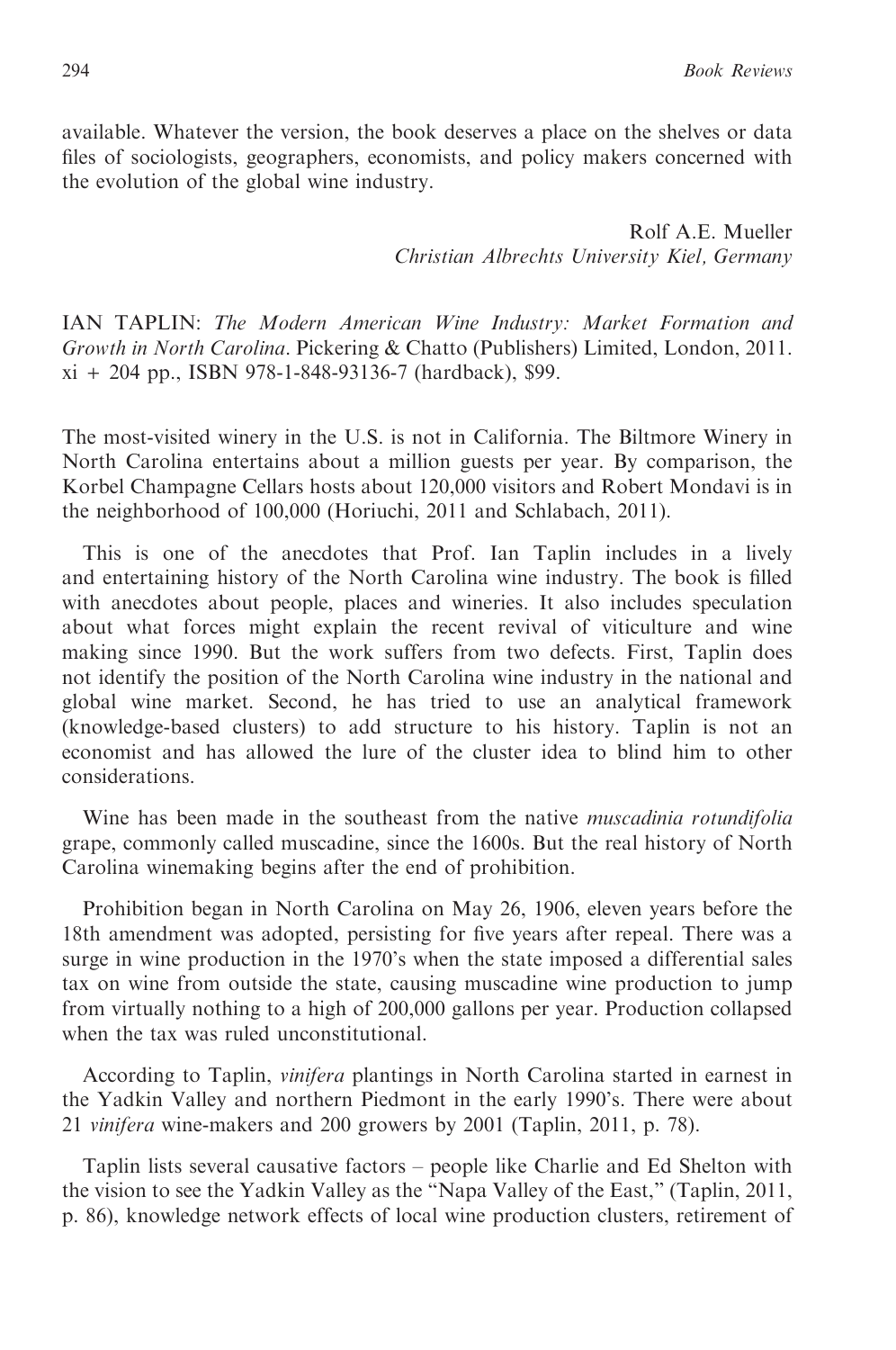growers of traditional crops (especially tobacco), growing cultural acceptance of alcohol, and anticipation of the removal of the U.S. tobacco quota and price supports (finally ended in 2004).

Taplin believes the dynamism of clusters and of key North Carolina personalities caused this growth, but offers no stronger evidence than proof by anecdote:

" ... the number of wineries would double again every two years up to the present. ... one can discern a pattern of trial-and-error learning, a gradual accumulation of viticultural knowledge and the establishment of informal procedures for exchange of tacit operational details." (p. 69)

"One can see [...] how a series of intersecting events has produced circumstances that enabled an incipient market to develop. It did so through the growth of informal structured interactions based upon cooperation and knowledge exchange that provided allocative efficiency to firms." (p. 100)

We have two comments about these excerpts. First, clusters create allocative efficiency? A citation for this claim would have been nice. Second, this dynamic is nothing new. In other regions, winemakers routinely help each other. At the 1981 opening of the Amador Foothill Winery, owner Ben Zeitman thanked Bardon Stevenot who had been making wine nearby for several decades. Although Taplin did find that a few North Carolina winemakers obtained advice or hired staff from out of state, he paints a picture of a very insular wine industry. North Carolina winemakers mainly talk to each other.

This is the first flaw in the analysis. Taplin has failed to recognize the transmission of misinformation. He complains that North Carolina vinifera wines have a vegetal smell caused by methoxypyrazine, a problem which can be eliminated using well-known vineyard management techniques (Scheiner, et al., 2009). According to Taplin many North Carolina winery owners believe the vegetal smell and flavor are virtues rather than flaws to be fixed. Taplin fails to recognize that when a cluster is closed, misinformation transmits and becomes group truth just as easily as good information.

The second major flaw is Taplin's failure to acknowledge the terror dimension of geographic cluster formation in the wine industry. Wineries tend to be built in areas that have appropriate *terroir – absolute advantage* – for growing *vinifera. Terroir* is at least as important as knowledge in fostering growth of a winery cluster.

Taplin stresses the role of tobacco at various places in the book. For over 50 years, North Carolina tobacco growers received about 38 percent of all tobacco support payments, the most of any state (Tiller *et al.*, 2004, Table 2, page 8). Families kept their land and grew tobacco. California, a state without significant tobacco price support, started reviving wine production promptly after prohibition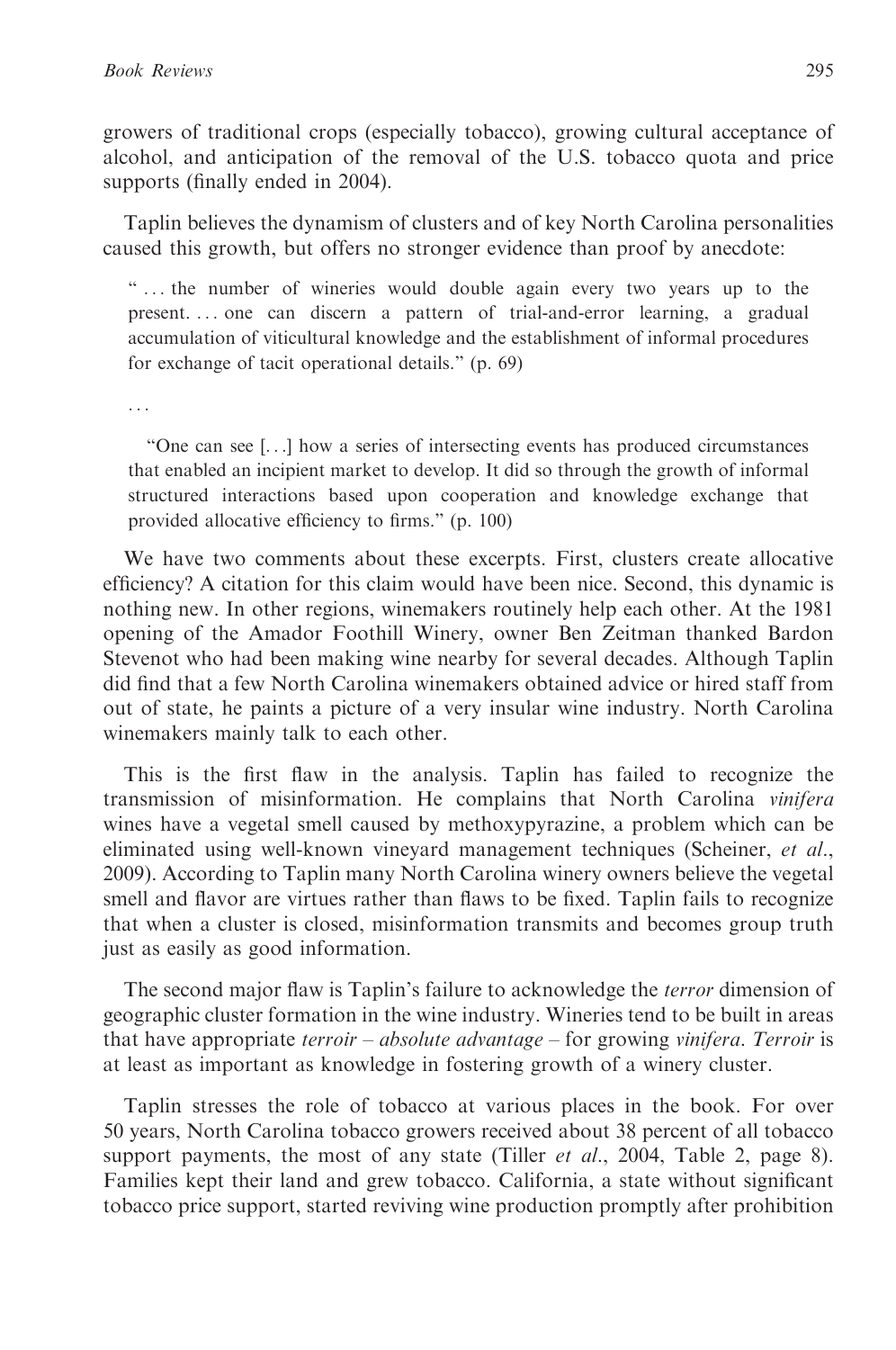was lifted in 1933. In North Carolina wine production only began to pick up around 1990. However, after spending many pages discussing the transition from tobacco farming to growing *vinifera*, it turns out that only  $1-2$  percent of tobacco growers actually made this transition.

There are numerous pages scattered throughout the book that extoll the virtues of the Biltmore Winery. As mentioned earlier, Biltmore is the most-visited winery in the U.S. One reviewer (Lima) has tasted Biltmore wines. They are very similar to California wines. A search of the Biltmore Winery web site reveals their secret (Biltmore, 2011). Of Biltmore's 17 wines, 16 are made from at least 50 percent California grapes. Only one (a chardonnay) uses 100 percent North Carolina grapes. Taplin's use of Biltmore as an example of a successful North Carolina winery is misleading in the extreme. He does note that Biltmore sources juice from California and New York, but he attributes this to the inability of North Carolina growers to meet the demands of a winery producing 150,000 cases per year (p. 70).

But perhaps there is another reason. Recall the earlier discussion of the prevalence of methoxypyrazine in North Carolina grapes. Perhaps Biltmore is simply purchasing superior *vinifera* grapes from California.

The economic analysis in this book is often confused. For example, "... financial resources necessary to sustain them for years of red ink on the balance sheet" (p. 6). Few companies will survive long with red ink on the balance sheet. However, they might last several years if they only have red ink on their income statement.

Taplin's frequent references to examining "these issues empirically" (p. 29 is one instance) leave the reader gasping for actual data. There are exactly four charts or tables, one with an obvious error. The metrics in Table 4.1 do not agree with those in the text. The table claims yields of 1,875 to 4,714 tons per acre. In the text yields of 2 to 8 tons per acre are cited. This glaring mistake makes the reader doubt the validity of the entire enterprise.

Readers of this book should focus on the lively narrative punctuated by quotations from Taplin's numerous interviews with winery owners and winemakers. However, we recommend skipping the attempts at economic analysis. Reading those sections will only lead to confusion and headaches.

For the reviewers, the best part of the book review process was being spurred to begin reading Thomas Pinney's masterly two volume history of wine in America (Pinney, 1989 and 2005). Naturally, Pinney includes a discussion of wine in North Carolina. See that book reviewed in this journal (Summer, 2006).

> Tony Lima California State University, East Bay and Norma Schroder Blue Weasel Productions